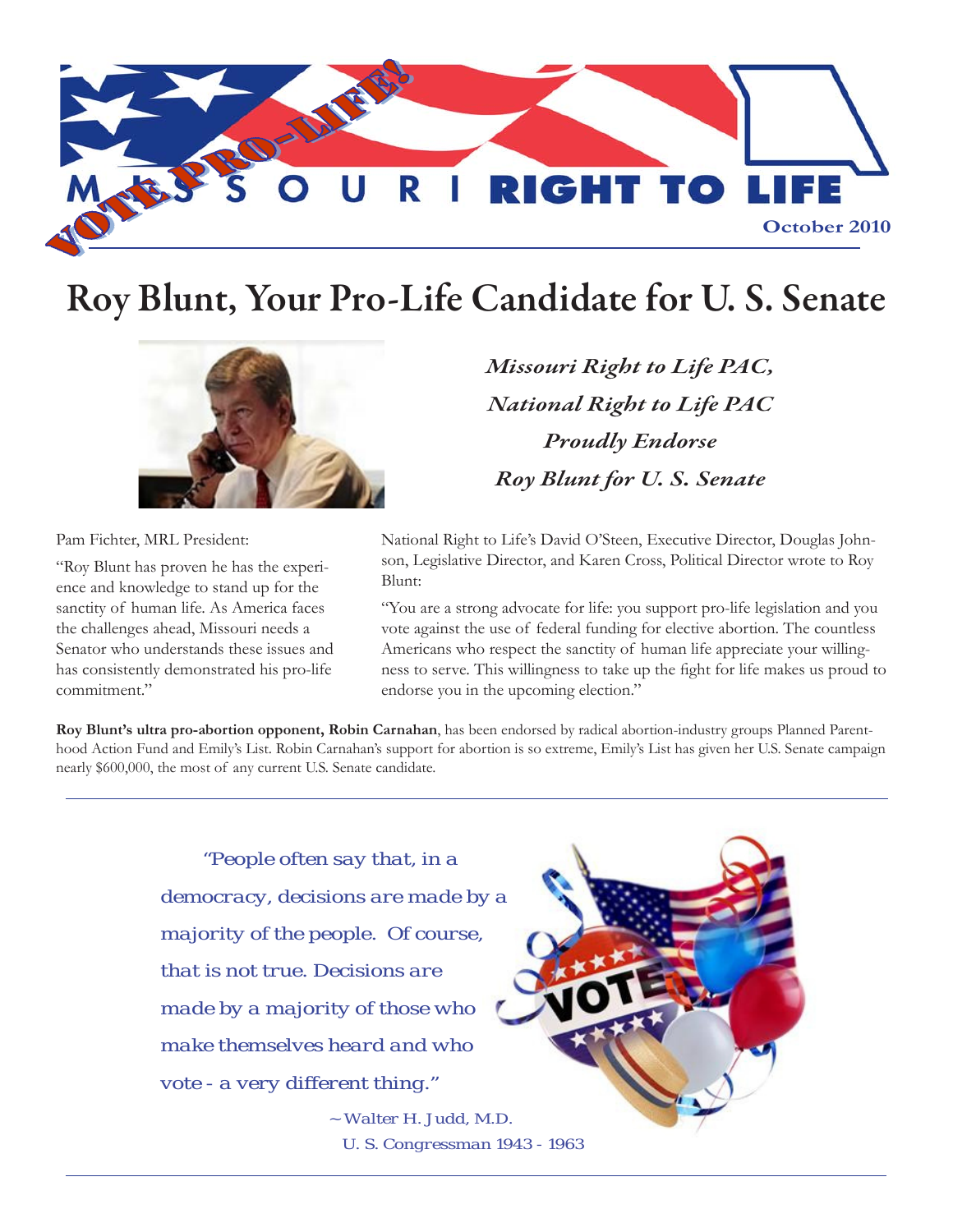## Victory is in your hands

More than autumn is stirring in the air. I know you've felt it, too. Friends and neighbors who have never wanted to has generated more energy and attention than any non-presidential it, too. Friends and neighbors who have never wanted to talk about politics can speak of nothing else. This election has generated more energy and attention than any non- presidential election in my memory. Figure than autumn is stirring in the air. I know you've felt • Copy and distribute the enclosed

The Obama administration and the Pelosi/Reid leadership have inflicted an unprecedented deluge of anti-life appointments and laws upon the American people, and they are paying attention. The most egregious example, the health care reform legislation, included abortion coverage and health care rationing for the elderly. Anti-life members of Congress hope to repeal the Dickey-Wicker Amendment, which prevents taxpayer funding of embryo-destroying research, and enact the Burris Amendment, which allows abortion in military facilities. The battle for life has never been more intense, and public opinion is on the side of life.

A Gallup poll from last May shows that for the third year in a row more Americans call themselves "pro-life" than "prochoice." A poll by International Communications Research shows that 47 percent of Americans oppose federal funding of embryonic stem-cell research, while 38 percent support such funding. All major polls on the Obama health care legislation show an overwhelming majority want it repealed. Pro-life candidates lead in polls across the country.

*But polls are not votes*. We cannot take victory for granted. We need to implement a plan of action:

- voter guide to friends & family. (see below for "Guidelines for Distribution of Voter Guides")
- Volunteer to work for MRL PACendorsed candidates in your district. Tell them you're an MRL member.
- Vote absentee if you're going to be away on November 2.
- Offer to drive someone to the polls or to babysit so mothers of young children can vote more easily.
- Call your friends, family, and neighbors on election day and remind them to vote.
- Pray and fast for pro-life victories.
- **<u>Send a check today to Missouri Right to Life in the</u> enclosed envelope .**

A pro-life majority in Washington can turn the tide on the anti-life attacks of the last two years. A pro-life majority in Jefferson City will help us build on past successes and continue the ongoing battle against funding of unethical research.

Victory is in your hands.



Missouri Right to Life News

P. O. Box 651 Jefferson City MO 65102

### Guidelines for DISTRIBUTION OF **VOTER GUIDES**

Inserted in this *MRL News* is a onepage, two-sided voter guide with all MRL PAC endorsements. This is in addition to pages 3 - 6 of candidate ratings and endorsements. Please copy and share this insert with those who respect the sanctity of human life. It should be distributed only at events where the *vast* majority of attendees are pro-life. It should not be distributed at shopping malls, grocery and discount stores, etc. It should not be distributed at polling places. Distribution cannot be sponsored by a church because it contains candidate endorsements. It can be handed out to church congregations after church on public property.

Pam Manning, Editor Contact Missouri Right to Life at 573-635-5110 www.missourilife.org



2.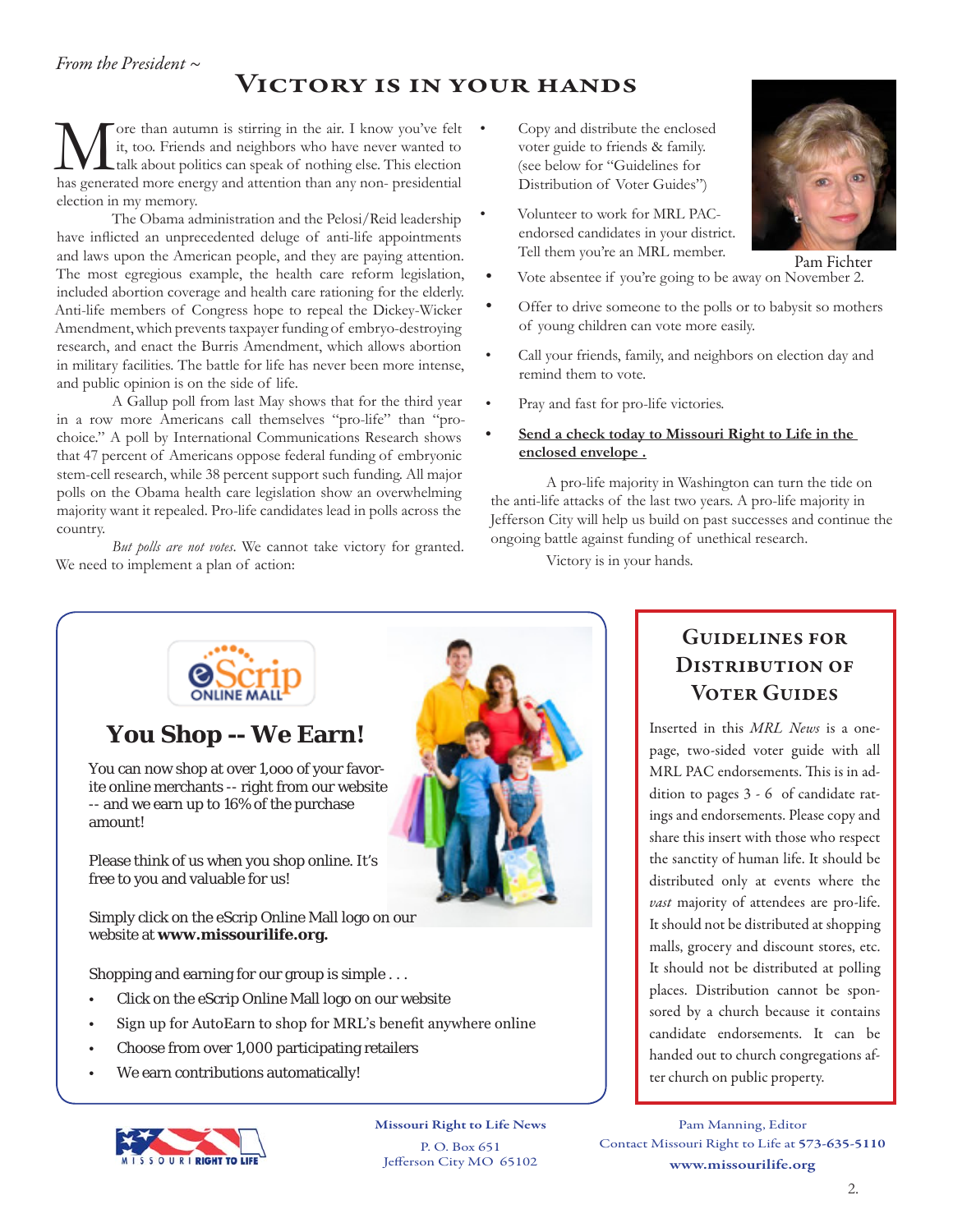# **Missouri Right to Life PAC Candidate Ratings and Endorsements**

## **General Election -- November 2, 2010**

Below are the candidates of the major parties and their ratings by Missouri Right to Life PAC. Ratings are based on surveys, public statements, public record, voting records for those who presently hold or previously held office, interviews, and information from those in the districts. Those candidates listed in **BOLD CAPS** are endorsed by Missouri Right to Life Political Action Committee for the November 2 general election.

**Billy Long (R) PL**

| <b>KEY</b>                                                                       |                       | U. S. Congress - District 8<br>Tommy Sowers (D)                                               | $\rm NR$          | District 28<br>Mike Parson (R)                                   | М                                     |
|----------------------------------------------------------------------------------|-----------------------|-----------------------------------------------------------------------------------------------|-------------------|------------------------------------------------------------------|---------------------------------------|
| Ι<br>Incumbent<br>Republican<br>$\mathbf R$<br>Democrat<br>$\mathbf D$           |                       | <b>JO ANN EMERSON (R) I</b><br>U. S. Congress - District 9<br><b>BLAINE LUETKEMEYER (R) I</b> | PL<br>100%        | District 30<br>Michael Hoeman (D)<br>Bob Dixon (R)               | NR<br>М                               |
| PL<br>Pro-life<br>100%<br>Perfect pro-life voting record                         |                       | <b>Missouri Statewide Race</b><br><b>State Auditor</b>                                        |                   | District 32<br>Ron Richard (R)                                   | М                                     |
| in the U.S. Congress<br>Mixed<br>$\mathbf M$                                     |                       | Susan Montee (D) I<br>TOM SCHWEICH (R)                                                        | NR<br>PL          | District 34<br>Martin T Rucker (D)<br>Rob Schaaf (R)             | AL<br>M                               |
| AL<br>Anti-life<br>NR<br>No response to survey                                   |                       | <b>Missouri Senate</b>                                                                        |                   | <b>MO House of Representatives</b>                               |                                       |
| ↓<br>Current or past endorsement<br>by anti-life organization                    |                       | District 2<br>Don Crozier (D)<br>Scott T Rupp (R) I                                           | <b>NR</b><br>М    | District 1<br>Keri Cottrell (D)<br><b>CRAIG REDMON (R)</b>       | NR<br>PL                              |
| <b>BOLD CAPS = MRL PAC ENDORSED</b>                                              |                       | District 4<br>Joe Keaveny (D) I                                                               | AL                | District 2<br>Rebecca McClanahan (D) I<br>ZACHARY WYATT (R)      | AL.<br><b>PL</b>                      |
| <b>Federal Races</b>                                                             |                       | District 6<br><b>MIKE KEHOE (R)</b>                                                           | PL                | District 3<br>Casey Guernsey (R) I                               | PL/NR                                 |
| U.S. Senate<br>Robin Carnahan (D)<br><b>ROY BLUNT (R)</b>                        | ALJ<br>100%           | District 8<br>WILL KRAUS (R)                                                                  | $\mathbf{PL}$     | District 4<br>Robert L Ritterbusch (D)<br>Mike Thomson (R) I     | NR<br>М                               |
| U. S. Congress - District 1<br>Lacy Clay (D) I                                   | $AL\downarrow$        | District 10<br>Jolie L Justus (D) I<br>District 12                                            | $AL \downarrow$   | District 5<br>Judy Wright (D)<br><b>GLEN KLIPPENSTEIN (R)</b>    | NR<br>PL                              |
| Robyn Hamlin (R)                                                                 | M                     | Brad Lager (R) I                                                                              | $\mathbf M$       | District 6                                                       |                                       |
| U. S. Congress - District 2<br>Arthur Lieber (D)                                 | <b>NR</b>             | District 14<br>Marie N Chappelle-Nadal (D)                                                    | ALJ               | <b>CARL THOMPSON (D)</b><br>LINDELL F SHUMAKE (R)                | <b>PL</b><br>PL                       |
| TODD AKIN (R) I<br>U. S. Congress - District 3                                   | 100%                  | District 16<br>Frank A Barnitz (D) I                                                          | М                 | District 7<br>Dale R Toms (D)                                    | NR                                    |
| Russ Carnahan (D) I<br>ED MARTIN (R)                                             | $AL \downarrow$<br>PL | DAN W BROWN (R)<br>District 18                                                                | PL                | MIKE LAIR (R) I<br>District 8                                    | PL                                    |
| U. S. Congress - District 4<br><b>IKE SKELTON (D) I</b>                          | PL                    | Wes Shoemyer (D) I<br>Brian Munzlinger (R)                                                    | М<br>М            | TOM SHIVELY (D) I<br>William Jesse Foster (R)                    | PL<br>$\ensuremath{\text{PL}}\xspace$ |
| VICKY HARTZLER (R)                                                               | PL                    | District 20<br>Terry Traw (D)                                                                 | $\rm NR$          | District 9<br>PAUL QUINN (D) I                                   | PL                                    |
| U. S. Congress - District 5<br>Emanuel Cleaver II (D) I<br><b>JACOB TURK (R)</b> | AL $\downarrow$<br>PL | Jay Wasson (R)<br>District 22<br>Ryan McKenna (D) I                                           | $\mathbf M$<br>М  | District 10<br>Linda Witte (D)<br>JAY D HOUGHTON (R)             | NR<br>PL                              |
| U. S. Congress - District 6<br>Clint Hylton (D)<br>SAM GRAVES (R) I              | NR<br>100%            | Greg Zotta (R)<br>District 24<br>Barbara Fraser (D)                                           | M<br>AL↓          | District 11<br>ED SCHIEFFER (D) I<br>Michael R (Mike) Clynch (R) | PL<br>PL                              |
| U.S. Congress - District 7<br>Scott Eckersley (D)                                | NR                    | John T Lamping (R)<br>District 26<br>George (Boots) Weber (D)                                 | NR<br>$\mathbf M$ | District 12<br>Richard Trueba (D)<br>Douglas A Funderburk (R) I  | NR<br>M                               |

**Brian Nieves (R) PL**

 $ALJ$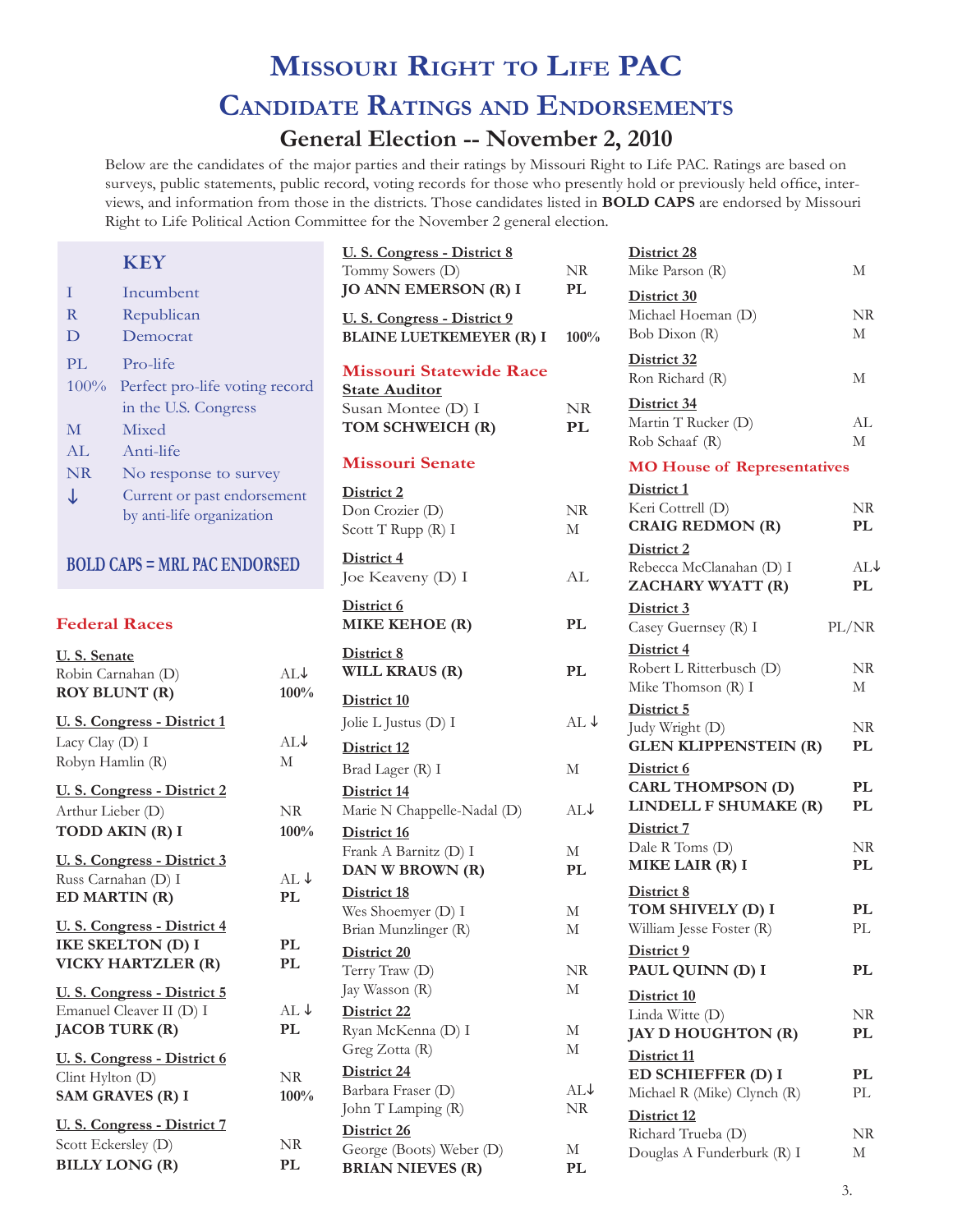| District 13<br>Vickie Boedeker (D)<br><b>CHUCK GATSCHENBERGER (R) I</b> | NR<br>PL             | District 32<br>Jason Grill (D) I<br><b>RON SCHIEBER (R)</b>                | М<br>PL   |
|-------------------------------------------------------------------------|----------------------|----------------------------------------------------------------------------|-----------|
| District 14<br>Kyle Meadows (D)<br>KATHIE CONWAY (R)                    | М<br>PL              | District 33<br>Jim Stoufer (D)<br>Jerry Nolte (R) I                        | NR<br>М   |
| District 15<br>Paul Woody (D)<br><b>SALLY FAITH (R) I</b>               | NR.<br>PL            | District 34<br>Mark Ellebracht (D)<br><b>MYRON NETH (R)</b>                | NR<br>PL  |
| District 16<br>Debbie Bixler (D)<br><b>MARK A PARKINSON (R) I</b>       | NR<br>PL             | District 35<br>Jim Baldwin (D)<br>T J BERRY (R)                            | М<br>PL   |
| District 17<br>Kenny Biermann (D) I<br>Vicki Schneider (R)              | М<br>AL              | District 36<br>Barbara Lanning (D)<br>Bob Nance (R) I                      | AL<br>М   |
| District 18<br>Gary McKiddy (D)<br>ANNE ZERR (R) I                      | NR<br>PL             | District 37<br>Mike Talboy (D) I                                           | AL        |
| District 19<br>Matt Simmons (D)<br><b>KURT BAHR (R)</b>                 | NR.<br>PL            | District 38<br>Debbie Colozza (D)<br>Ryan Silvey (R) I                     | AL<br>М   |
| District 20<br><b>JEANIE RIDDLE (R) I</b>                               | PL                   | District 39<br>Jean Peters-Baker (D)                                       | AL        |
| District 21<br>Kelly Schultz (D)<br><b>JOHN W CAUTHORN (R)</b>          | $AL\downarrow$<br>PL | District 40<br>John Joseph Rizzo (D)<br>District 41                        | AL        |
| District 22<br>DOUG GALASKE (D)<br><b>RANDY ASBURY (R)</b>              | PL.<br>PL            | Shalonn (Kiki) Curls (D) I<br>District 42<br>Leonard (Jonas) Hughes (D) I  | AL<br>AL  |
| District 23<br>Stephen Webber (D) I<br>PAUL S SZOPA (R)                 | $AL\downarrow$<br>PL | District 43<br>Gail McCann Beatty (D)<br>District 44<br>Jason Kander (D) I | NR<br>AL  |
| District 24<br>Chris Kelly (D) I<br><b>LAURA E NAUSER (R)</b>           | AL↓<br>PL            | SARAH B (SALLY) MILLER (R)<br>District 45                                  | PL        |
| District 25<br>Mary Wynne Still (D) I                                   | $AL\downarrow$       | Jason R Holsman (D) I<br><b>NOLA WOOD (R)</b>                              | AL<br>PL  |
| District 26<br>Joe Aull (D) I                                           | AL                   | District 46<br>Kevin McManus (D)<br><b>RODNEY WILLIAMS (R)</b>             | М<br>PL   |
| District 27<br>Pat Conway (D) I<br><b>JASON GREGORY (R)</b>             | AL<br>PL             | District 47<br>JEFF GRISAMORE (R) I                                        | PL        |
| District 28<br>Mark Sheehan (D)<br>DELUS JOHNSON (R)                    | NR<br>PL             | District 48<br>Gavin Fletchall (D)<br><b>GARY CROSS (R)</b>                | NR<br>PL  |
| District 29<br>Bill Caldwell (D)<br><b>GALEN WAYNE HIGDON JR (R)</b>    | $AL\downarrow$<br>PL | District 49<br>Tom McDonald (D) I<br>District 50                           | AL        |
| District 30<br>Lexi Norris (D)                                          | AL↓                  | Michael R Brown (D) I<br>District 51<br>Ira Anders (D)                     | AL<br>NR  |
| NICK MARSHALL (R)<br>District 31                                        | PL                   | <b>JEFF WORKMAN (R)</b><br>District 52                                     | PL        |
| Jay Swearingen (D)<br><b>MATTHEW THOMPSON (R)</b>                       | $AL\downarrow$<br>PL | Robbie Makinen (D)<br><b>NOEL TORPEY (R)</b>                               | NR<br>PL. |

| JR<br>Ł      | District 32<br>Jason Grill (D) I<br><b>RON SCHIEBER (R)</b>     | М<br>PL     | Di<br>$\rm{Di}$<br>Bl                          |
|--------------|-----------------------------------------------------------------|-------------|------------------------------------------------|
| 4<br>Ł       | District 33<br>Jim Stoufer (D)<br>Jerry Nolte (R) I             | NR<br>М     | Di<br>Jol<br>JE                                |
| JR<br>L      | District 34<br>Mark Ellebracht (D)<br><b>MYRON NETH (R)</b>     | NR.<br>PL   | $\mathbf{D}$ i<br>Cl <sub>i</sub><br><b>SF</b> |
| JR<br>L      | District 35<br>Jim Baldwin (D)<br>T J BERRY (R)                 | М<br>PL     | Di<br>$D_i$<br>M                               |
| 4<br>ιL      | District 36<br>Barbara Lanning (D)<br>Bob Nance (R) I           | AL↓<br>М    | Di<br>K<br>Di                                  |
| JR           | District 37<br>Mike Talboy (D) I                                | AL↓         | Pe<br><u>Di</u>                                |
| L<br>JR<br>L | District 38<br>Debbie Colozza (D)<br>Ryan Silvey (R) I          | AL↓<br>М    | $\int e^z$<br>Di<br>Jar                        |
| L            | District 39<br>Jean Peters-Baker (D)<br>District 40             | AL <b>↓</b> | <u>Di</u><br>Cŀ<br>Di                          |
| ւT↑<br>Ł     | John Joseph Rizzo (D)<br>District 41                            | AL          | $\mathbf{D}$<br><u>Di</u>                      |
|              | Shalonn (Kiki) Curls (D) I<br>District 42                       | AL↓         | Ti:<br>Di                                      |
| L<br>L       | Leonard (Jonas) Hughes (D) I<br>District 43                     | AL↓         | Su<br><b>PA</b>                                |
| ιT↑          | Gail McCann Beatty (D)                                          | <b>NR</b>   | <u>Di</u>                                      |
| L<br>ւ⊺↑     | District 44<br>Jason Kander (D) I<br>SARAH B (SALLY) MILLER (R) | AL↓<br>PL   | Mi<br><u>Di</u><br>G6                          |
| L            | District 45<br>Jason R Holsman (D) I<br><b>NOLA WOOD</b> (R)    | AL↓<br>PL   | BI<br>Di<br>Mi                                 |
| ւT↑<br>ΛL    | District 46<br>Kevin McManus (D)<br><b>RODNEY WILLIAMS (R)</b>  | М<br>PL     | C <sub>U</sub><br><u>Di</u>                    |
| ΛL.<br>L     | District 47<br>JEFF GRISAMORE (R) I                             | PL          | $D_i$<br>Di<br>To                              |
| JR<br>L      | District 48<br>Gavin Fletchall (D)<br><b>GARY CROSS (R)</b>     | NR.<br>PL   | <u>Di</u><br>Sh                                |
| ιT↑          | District 49<br>Tom McDonald (D) I<br>District 50                | AL↓         | <u>Di</u><br><b>C</b><br><u>Di</u>             |
| L            | Michael R Brown (D) I                                           | AL          | Rc<br><u>Di</u>                                |
| ιT↑<br>L     | District 51<br>Ira Anders (D)<br><b>JEFF WORKMAN (R)</b>        | NR.<br>PL   | Sta<br>$\mathbf{D}$                            |
| ιT↑<br>L     | District 52<br>Robbie Makinen (D)<br><b>NOEL TORPEY (R)</b>     | NR.<br>PL   | <u>Di</u><br>Ste<br>$\mathbf{D}_{\ell}$        |
|              |                                                                 |             |                                                |

| District 53                                                      |                      |
|------------------------------------------------------------------|----------------------|
| Diane Egger (D)<br><b>BRENT LASATER (R)</b>                      | $AL\downarrow$<br>PL |
| District 54<br>John Bullard Jr (D)<br><b>JEANIE LAUER (R)</b>    | NR<br>PL             |
| District 55<br>Clay Rodgers (D)<br><b>SHEILA SOLON (R)</b>       | NR<br>PL             |
| District 56<br>Dave Coffman (D)<br>MIKE CIERPIOT (R)             | NR<br>PL             |
| District 57<br>Karla May (D)                                     | $AL\downarrow$       |
| District 58<br>Penny V Hubbard (D)                               | $AL\downarrow$       |
| District 59<br>Jeanette Mott Oxford (D) I                        | $AL\downarrow$       |
| District 60<br>Jamilah Nasheed (D) I                             | $AL\downarrow$       |
| District 61<br>Chris Carter (D) I                                | AL↓                  |
| District 62<br><b>DONALD E PHILLIPS (R)</b>                      | PL.                  |
| District 63<br>Tishaura O Jones (D) I                            | $AL\downarrow$       |
| District 64<br>Susan Carlson (D)<br>PATRICIA VERDE (R)           | $AL\downarrow$<br>PL |
| District 65<br>Michelle Kratky (D) I                             | М                    |
| District 66<br>Genise Montecillo (D)<br><b>BILL HARTZOG (R)</b>  | $AL\downarrow$<br>PL |
| District 67<br>Mike Colona (D) I<br>Curtis Farber (R)            | AL↓<br>AL            |
| District 68<br>David Sater (R) I                                 | М                    |
| District 69<br>Tommie Pierson (D)                                | AL                   |
| District 70<br>Sharon Pace (D) I                                 | AL↓                  |
| District 71<br>Clem Smith (D)                                    | $AL\downarrow$       |
| District 72<br>Rory Ellinger (D)                                 | AL↓                  |
| District 73<br>Stacey Newman (D) I<br>DANIEL F O'SULLIVAN JR (R) | AL↓<br>PL            |
| District 74                                                      |                      |
| Steve Webb (D) I<br>DAVID A BLANKE (R)                           | AL↓<br>PL<br>4.      |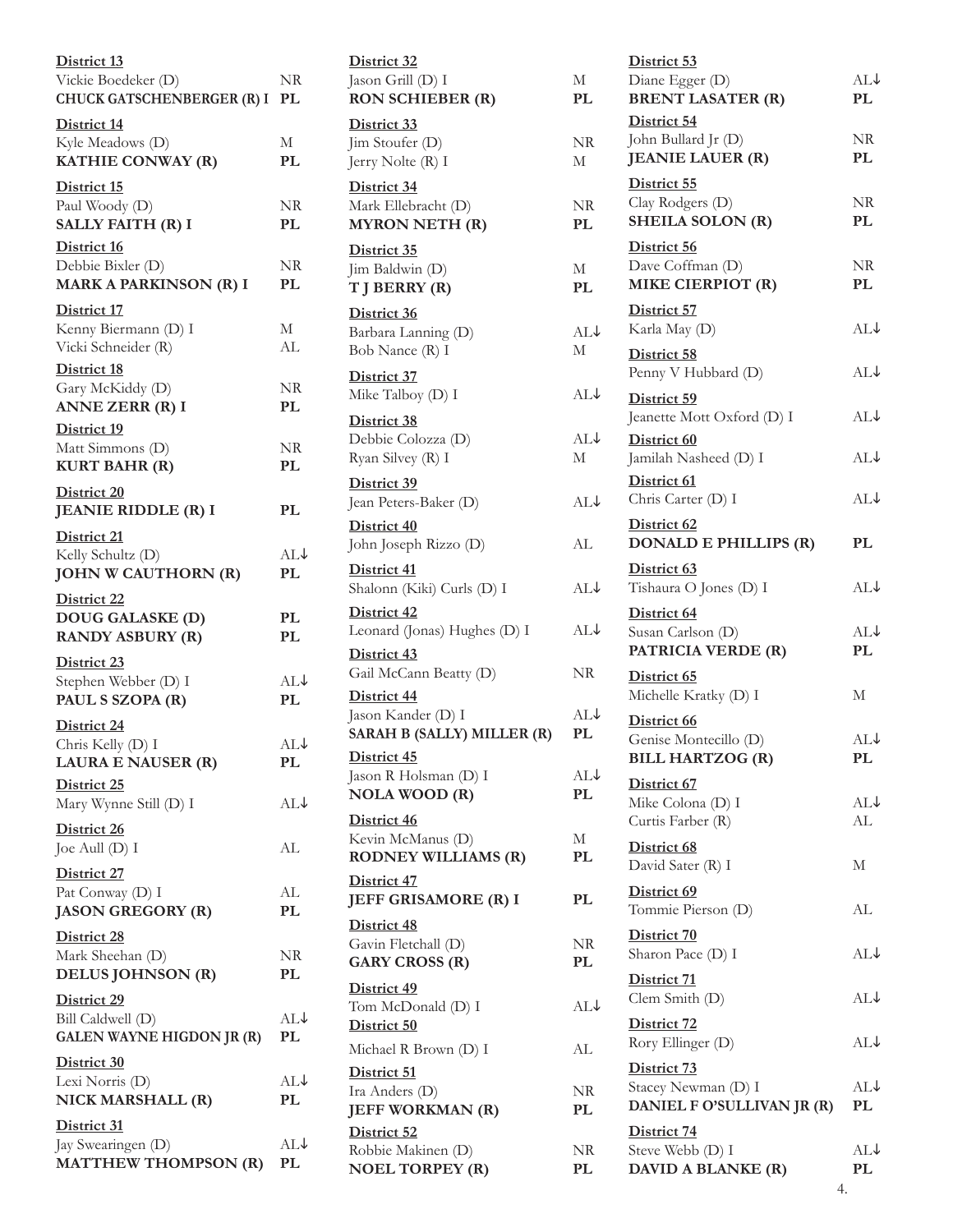| District 75                                                          |                      |
|----------------------------------------------------------------------|----------------------|
| Bert Atkins (D) I<br><b>BRYAN E KOEN (R)</b>                         | $AL\downarrow$<br>PL |
| District 76<br>C M Spreng (D)                                        | AL↓                  |
| District 77<br>Eileen Grant McGeoghegan (D)<br>LINDA RAGSDALE (R)    | AL↓<br>PL            |
| District 78<br>Margo McNeil (D) I<br><b>GLEN LINDEMANN (R)</b>       | AL↓<br>PL            |
| District 79<br>Mary Nichols (D)<br>DAN JOHNSON (R)                   | AL↓<br>PL            |
| District 80<br>Sylvester Taylor II (D)                               | AL↓                  |
| District 81<br>Rochelle Walton Gray (D) I                            | AL↓                  |
| District 82<br>Jill Schupp (D) I                                     | $AL\downarrow$       |
| District 83<br>Jake Zimmerman (D) I<br>PATRICK J BRENNEN (R)         | AL↓<br>PL            |
| District 84<br><b>DON GOSEN (R)</b>                                  | PL                   |
| District 85<br>Vicki Lorenz Englund (D) I<br><b>CLORIA BROWN (R)</b> | AL↓<br>PL            |
| District 86<br>Cole McNary (R) I                                     | PL/NR                |
| District 87<br>John J Diehl Jr (R) I                                 | М                    |
| District 88<br><b>ANDREW KOENIG (R) I</b>                            | PL                   |
| District 89<br>Timothy W Jones (R) I                                 | М                    |
| District 90<br>Sam Komo (D) I<br>JOHN C MCCAHERTY (R)                | AL↓<br>PL            |
| District 91<br>Jeanne Kirkton (D) I                                  |                      |
| Rich Magee (R)                                                       | AL↓<br><b>NR</b>     |
| District 92<br>SUE ALLEN (R) I                                       | PL                   |
| District 93<br>Dwight Scharnhorst (R) I                              | М                    |
| District 94<br>Deb Lavender (D)<br>RICK STREAM (R) I                 | AL↓<br>PL            |

| District 96<br>Scott Sifton (D)<br><b>ANTHONY (TONY) LEECH (R)</b>      | $AL\downarrow$<br>PL |
|-------------------------------------------------------------------------|----------------------|
| District 97<br>Jan Polizzi (D)<br><b>GARY FUHR (R)</b>                  | AL↓<br>PL            |
| District 98<br>Mary Jo Straatmann (D)<br>DAVE HINSON (R)                | NR<br>PL             |
| District 99<br><b>BART KORMAN (R)</b>                                   | PL                   |
| District 100<br><b>ANDREW SPAVALE (D)</b><br><b>MARSHA HAEFNER (R)</b>  | PL<br>PL             |
| District 101<br>TIMOTHY G MEADOWS (D) I<br><b>CHARLES HUEY (R)</b>      | PL<br>PL             |
| District 102<br>Jeff Roorda (D) I<br>PAUL WIELAND (R)                   | AL<br>PL             |
| District 103<br>RON CASEY (D) I<br>George (Bob) Engelbach (R)           | PL<br>PL             |
| District 104<br>JOSEPH FALLERT JR (D) I                                 | PL                   |
| District 105<br>Michael Frame (D) I<br>PAUL CURTMAN (R)                 | AL↓<br>PL            |
| District 106<br>Steven Tilley (R) I                                     | М                    |
| District 107<br>LINDA BLACK FISCHER (D) I<br>John Fischer (R)           | PL<br>NR             |
| District 108<br>Jacob W Hummel (D) I<br><b>JOE RUSCH (R)</b>            | М<br>PL              |
| District 109<br><b>SCOTT D DIECKHAUS (R) I</b>                          | PL                   |
| District 110<br><b>BEN HARRIS (D)</b><br><b>CARRIE CABRAL (R)</b>       | PL<br>PL             |
| District 111<br>Tod Deveydt (D)<br>DAVE SCHATZ (R)                      | NR<br>PL             |
| District 112<br>Mark A Schaeperkoetter (D)<br>TOM LOEHNER (R) I         | PL<br>PL             |
| District 113<br>CYRUS (CY) DASHTAKI (D)<br><b>MIKE BERNSKOETTER (R)</b> | PL<br>PL             |
| <u>District 114</u><br><b>JASON (JAY) BARNES (R)</b>                    | PL                   |
|                                                                         |                      |

| District 115<br>Rodney Schad (R) I                                           | PL/NR    |
|------------------------------------------------------------------------------|----------|
| District 116<br>Mike Stevenson (D)<br><b>WANDA BROWN (R)</b>                 | NR<br>PL |
| District 117<br>Caleb Jones (R)                                              | М        |
| District 118<br>Raymond F Kinney (D)<br>STANLEY COX (R) I                    | NR<br>PL |
| District 119<br>John L Wilson (D)<br><b>SANDY CRAWFORD (R)</b>               | NR<br>PL |
| District 120<br>Zachariah (Zac) A Maggi (D)<br><b>SCOTT N LARGENT (R) I</b>  | NR<br>PL |
| District 121<br>Courtney Cole (D)<br>DENNY HOSKINS (R) I                     | NR<br>PL |
| District 122<br>Holmes Osborne (D)<br>MIKE MCGHEE (R) I                      | NR<br>PL |
| District 123<br>Patricia (Patty) Johnson (D)<br><b>CHRIS MOLENDORP (R) I</b> | NR<br>PL |
| District 124<br>LUKE SCAVUZZO (D) I<br>Rick Brattin (R)                      | PL<br>PL |
| District 125<br><b>BARNEY FISHER (R) I</b>                                   | PL       |
| District 126<br><b>MIKE KELLEY (R)</b>                                       | PL       |
| District 127<br>Tom Flanigan (R) I                                           | PL/NR    |
| District 128<br><b>CHARLIE DAVIS (R)</b>                                     | PL       |
| District 129<br>Jim West (D)                                                 | NR       |
| WILLIAM (BILL) WHITE (R)<br>District 130                                     | PL       |
| <b>BILL REIBOLDT</b> (R)                                                     | PL       |
| District 131<br><b>BILL LANT (R)</b>                                         | PL       |
| District 132<br>Don Ruzicka (R) I                                            | М        |
| District 133<br><b>SUE ENTLICHER (R)</b>                                     | PL       |
| District 134<br>THOMAS LONG (R)                                              | PL       |
| District 135<br><b>CHARLES DENISON (R) I</b>                                 | PL       |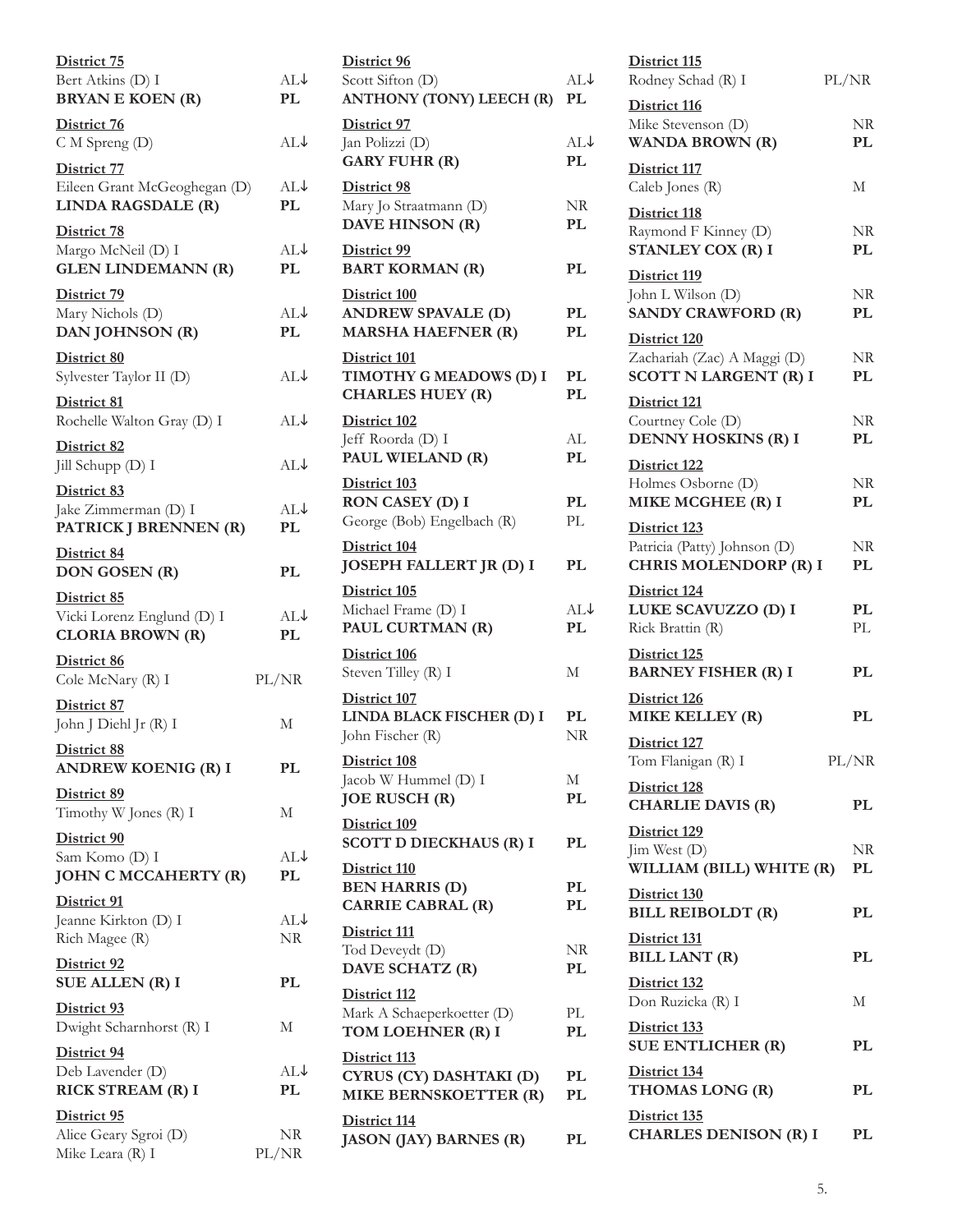| District 136<br>Devon Cheek (D)                                  | NR.              | District 145<br>LYNDALL FRAKER (R)                                  | PL          |
|------------------------------------------------------------------|------------------|---------------------------------------------------------------------|-------------|
| <b>ERIC BURLISON (R) I</b><br>District 137                       | <b>PL</b>        | District 146<br>Darrell Pollock (R) I                               | PL/NR       |
| Charlie Norr (D) I<br><b>MELISSA LEACH (R)</b>                   | ATJ<br><b>PL</b> | District 147<br>Don Wells (R) I                                     | PL/NR       |
| District 138<br>Sara Lampe (D) I                                 | AIJ<br>NR        | District 148<br>David Day (R) I                                     | M           |
| John Sellars (R)<br>District 139<br><b>SHANE SCHOELLER (R) I</b> | PL               | District 149<br>Paul I Long (D)<br><b>KEITH FREDERICK (R)</b>       | NR.<br>PL   |
| District 140<br>Dan Boyts (D)<br>LINCOLN HOUGH (R)               | NR<br>PL         | District 150<br><b>JASON T SMITH (R) I</b><br>District 151          | PL          |
| District 141<br>Bob Rubino (D)<br><b>KEVIN ELMER (R)</b>         | NR.<br>PL        | Ward Franz (R) I<br>District 152<br><b>SHANE VAN STEENIS (D)</b>    | PL/NR<br>PL |
| District 142<br>Raymond (Ray) Weter (R) I                        | M                | PAUL FITZWATER (R)<br>District 153                                  | PL          |
| District 143<br>LYLE ROWLAND (R)                                 | PL               | George Meyers (D)<br><b>STEVE COOKSON (R)</b>                       | NR.<br>PL   |
| District 144<br>TONY DUGGER (R) I                                | PL               | District 154<br><b>RON YARBRO (D)</b><br><b>TODD RICHARDSON (R)</b> | PI.<br>PL   |

| District 155                 |     |
|------------------------------|-----|
| John W Page (D)              | NR  |
| DIANE FRANKLIN (R)           | PL  |
| District 156                 |     |
| <b>SHELLEY KEENEY (R) I</b>  | PL  |
| District 157                 |     |
| DONNA LICHTENEGGER (R)       | PL  |
| District 158                 |     |
| <b>WAYNE WALLINGFORD (R)</b> | PL  |
| District 159                 |     |
| Bill D Burlison (D)          | NR  |
| Billy Pat Wright (R) I       | M   |
| District 160                 |     |
| Ellen Brandom (R) I          | М   |
| District 161                 |     |
| <b>STEVE HODGES (D) I</b>    | PL  |
| Ron McCormick (R)            | PI. |
| District 162                 |     |
| TERRY SWINGER (D) I          | PL  |
| District 163                 |     |
| Tom Todd (D) I               | М   |
| <b>KENT HAMPTON (R)</b>      | PL  |
|                              |     |

### STICK WITH THE NAME BRAND ... FOR LIFE!

Dave Plemmons, Missouri Right to Life PAC Chair

**I** work in the grocery business, so for many years I have been keenly aware of what branding means and why customers choose the products they want many years I have been keenly aware of what branding means and why customers choose the products they want for their families. Most of the time they will choose a name brand over a generic one (we prefer the term "private label") unless money is really tight.

At times, the private label product is just as good. Sometimes people actually will avoid certain labels due to a bad experience and gravitate to others when recommended by advertising, peer reviews, or a price too good to pass up. But you have to be vigilant to keep your family safely fed.

Missouri Right to Life is the longest serving, most experienced, most thorough, and most grassroots of any pro-life organization in the state. No other group has the depth of historical knowledge, legislative expertise, and political acumen that MRL collectively owns. But this column is not about tooting horns . . . it's about integrity and honesty.

Missouri has a few generic (private label) so-called pro-life groups that have made appearances in the last few years during election seasons. What many people do not realize is that several politicians that choose to vote AGAINST the truly pro-life position during the legislative session don't want their pro-life constituents to see those bad records. So up rise the Pro-Life Private

*" Missouri has a few generic ... so-called pro-life groups that have made appearances in the last few years during election seasons. "*

Labels (PLPLs) to help them out. Several legislators who support embryonic research, including clone-and-kill experimentation, want to fool you into thinking they are endorsed by a real pro-life group.

Are the PLPLs there during the legislative hearings when MRL is often the only one testifying on behalf of Life? No.

Are the PLPLs there when MRL tells legislators that it's a "bad vote" unless there is protection for human embryos in an economic development bill? No.

Do the PLPLs have chapters and regions that are working on the local level, speaking to voters, volunteering at booths, writing letters to the newspapers? No.

Do PLPLs monitor all legislative votes and reflect those votes in their endorsement criteria? No.

> Don't be fooled by a generic label. If candidates are endorsed by Missouri Right to Life, it is because they have a proven record (current legislators) or have been researched to the best of our ability (new candidates/challengers). If

you see "Endorsed by \_\_\_\_" with a name that sounds similar to Missouri Right to Life, proceed with skeptical caution. Check our MRL PAC website, www.missourilifepac. org, to be sure which candidates are truly endorsed by the MRL Political Action Committee. If you are so led, please consider supporting Missouri Right to Life with your generous donations.

And, if that Private Label smells when you open it . . . do not consume! Lives depend on it.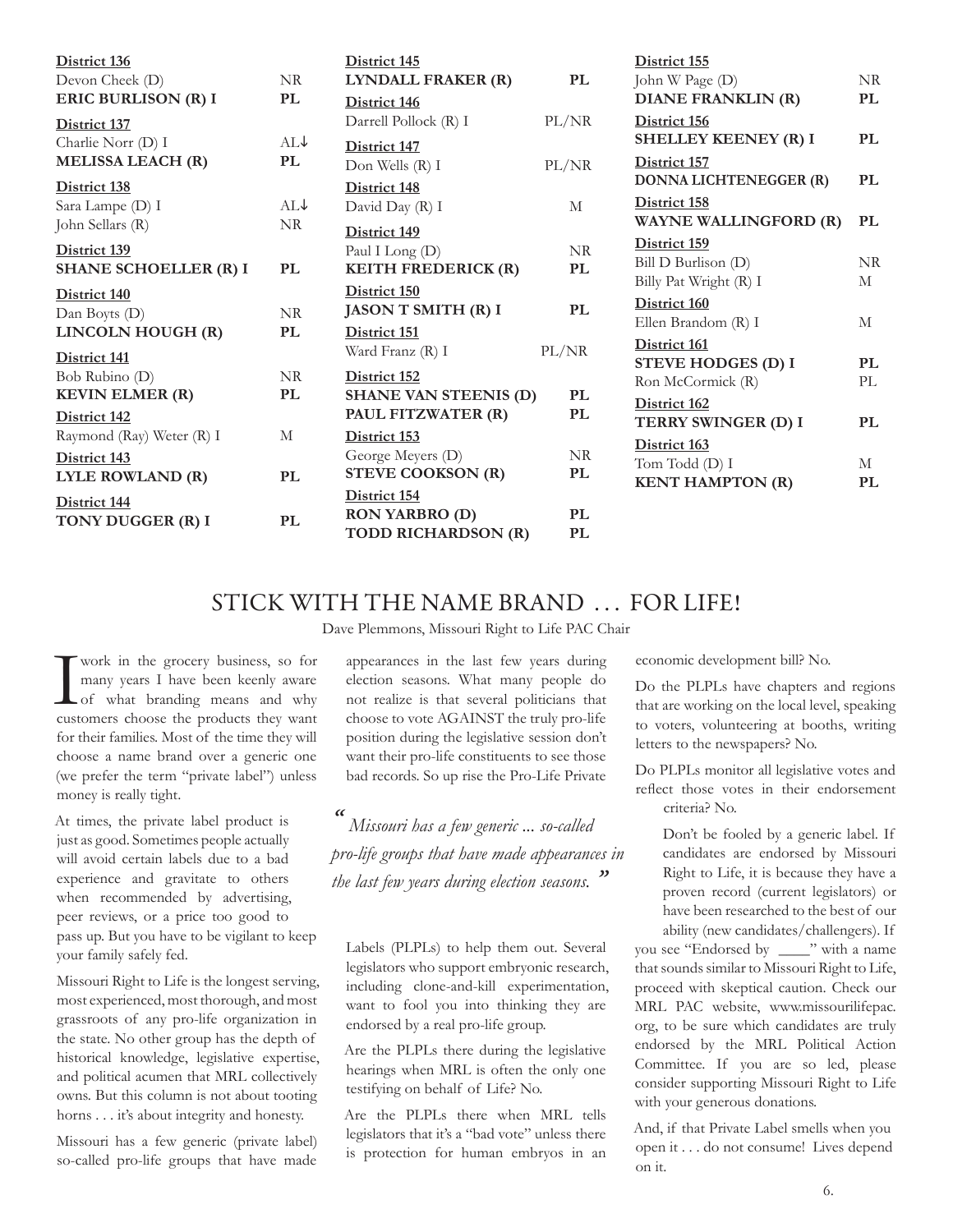## VICTORY AND CHALLENGES



n the state and national levels, we have seen highs and lows in the last few months. Missouri Right to Life has been your voice to accomplish victories and your voice to challenge those who seek to destroy

innocent human beings. At the national level, we have been dealt the blow of federal funded abortions in health care, warded off -- for a while at least -- the demand that military hospitals offer abortion, watched the appointment of two pro-abortion women to the U.S. Supreme Court, and seen President Obama expand federal funding of embryonic stem cell research.

If you think elections don't matter, contrast Washington to Missouri. While Washington politicians attack innocent human life, Missouri legislators, working closely with MRL, passed the largest expansion of informed consent since the 2003 women's right to know law.

The General Assembly also passed legislation that prevents abortion coverage in federal health insurance exchanges in Missouri.

The new legislation requires that a woman be offered an ultrasound and be given information that says, "abortion will terminate the life of a separate, unique, living human being," and shows the incremental development of her baby. The pregnant woman will be given information that tells of the father's liability/ financial responsibility for the baby she is carrying, and she will be given information about the Alternatives to Abortion Program.

Missouri Governor Jay Nixon allowed this legislation to go into law on August 28, 2010. Thank you, Governor Nixon!

This victory in Missouri is because people consider very carefully whom they vote into office. Who will be their voice in Missouri as well as Washington?

Two bottom-line questions for all of us as we talk to politicians, either running for office or in office are, "Are you pro-life?" and "Are you with Missouri Right to Life?"

In order to accomplish a victory in protecting innocent human beings, we need pro-life people in Missouri and in Washington!

Missouri Right to Life is working hard for you!



*In memory or in honor of a loved one or a friend, these gifts were made to Missouri Right to Life.* 

*In Memory of: Given by: Rita A. Ohlman Her Family Joseph S. DiCarlo Mary Ann DiCarlo Conway Blessing Carol Blessing Charles Schulze Glen & Ellen Elmore In Honor of: Given by: Patricia Sleyster Sherry Sleyster*

*Johnna Baysinger Mr. & Mrs. Paul Rathmann Herman Wibbenmeyer Edward & Paula Probst Robert J. Welch Dr. & Mrs. Richard R. Todd Wayne Mutert Rich & Linda Tochtrop Nikola C. Lerch Communications Workers of America Local 6300 Sarah Miller St. Clement Pro-Life Committee*



# **Help Save Lives Every Time You Shop at Schnucks!**

Now you can support the Missouri Right to Life *Education Fund* without even writing a check!<br>The eScrip Program is a simple, automatic way to direct a percentage of your Schnucks\* purchases to the MRI. Ed Fund - every time you shop!

eScrip can direct tens of thousands of dollars into pro-life educational programs across our State. It's fast, easy, and free to use, so sign up today.

1) Ask for an eScrip card from any Schnucks store; call to activate the card and direct its proceeds to "Missouri Right to Life Educational Fund, 65102." You may also obtain a card by calling MRL directly at (573) 635-5110 or (314) 434-4900.

2) Present your eScrip card every time you check out at Schnucks, and the MRL Ed Fund receives a percentage of your purchase at no cost to you!

> **Schnuck Markets are located across** St. Louis, Washington, Columbia, Jefferson City and Cape Girardeau.

## *Save These Dates!*

40 Days For Life/St. Louis MRL-Eastern Region will participate on Saturday, Oct. 23, from 9 - 11 a.m. at Planned Parenthood in St. Louis

Central West End. Please plan to come!

Missouri Right to Life Annual Membership Meeting December 11, 2010, 10:00 a.m., MRL State Office, Jefferson City



Missouri Life Caravan Sunday-Monday-Tuesday January 23-24-25, 2011

Come along with us to Washington, DC for the 38th annual March for Life

For additional information, call MRL-Eastern Region, 314-434-4900, or visit the link on the MRL homepage at www.missourilife.org/index.html

"Show Me Life" Pro-Life Action Day Missouri Capitol, Jefferson City April 5, 2011 More info to come!